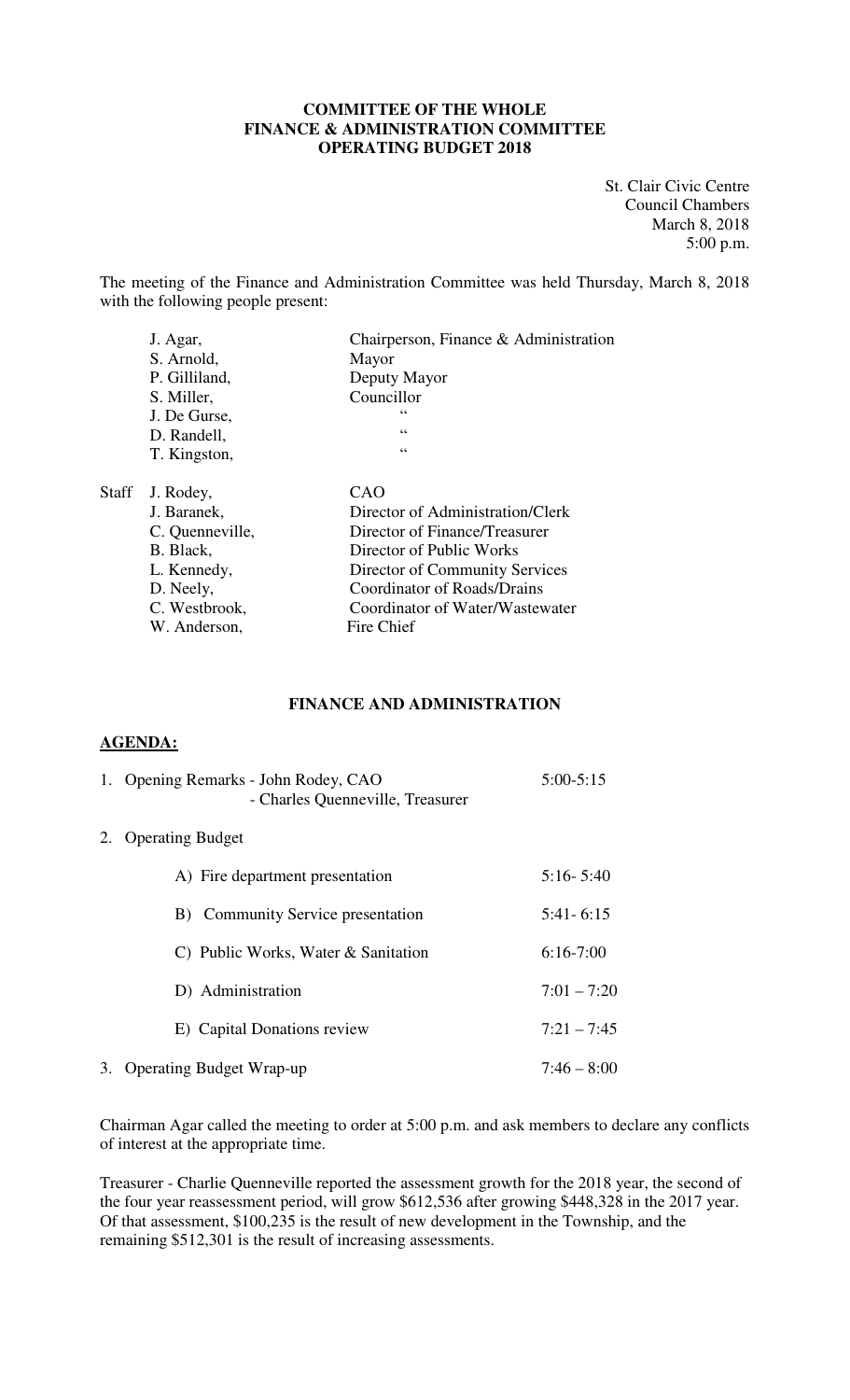## **CARRIED**

Moved by D. Randell Seconded by J. De Gurse **Motion #6** Be it resolved that the Public Works Department Operating Budget be approved as presented.

## **Administration Department**

Moved by P. Gilliland Seconded by S. Miller **Motion #7** Be it resolved that the Administration Department Operating Budget be approved as

## **Donations**

Moved by S. Miller Seconded by P. Gilliland **Motion #8** Be it resolved that the Township donate \$2500 each to the following three projects as proposed by the Royal Canadian Legion Branch 18 of Wallaceburg:

- New carpeting for the hall
- Repair for a cracked foundation
- Rock of Honour Walking Path

Moved by D. Randell Seconded by P. Gilliland **Motion #9** Be it resolved that the donations be approved as presented including \$2500 to be reserved for a possible dedication to Derek Drouin.

## **Pound Services**

Moved by S. Miller Seconded by D. Randell **Motion #10** Be it resolved that the Sarnia Humane Society contract for pound services be renewed for 2018 in the amount of \$2656.

## **Fire Department**

Moved by S. Miller Seconded by D. Randell **Motion #1** Be it resolved that \$10,000 be removed from both the Wilkesport and Becher Stations wage line item, and that the \$20,000 be transferred to the Fire Capital Reserve.

Moved by S. Miller Seconded by J. De Gurse

Moved by S. Miller Seconded by J. De Gurse

Moved by P. Gilliland Seconded by D. Randell

Moved by S. Miller Seconded by T. Kingston

## **CARRIED**

**Motion #2** Be it resolved that the Fire Operating Budget be approved as presented. **CARRIED** 

# **Motion #3** Be it resolved that a new Stationary Engineer/Electrical Assistant position for Parks

## **CARRIED**

**Motion #4** Be it resolved that the annual support for the Port Lambton Athletic Association be increased by \$2000 to offset costs attributed to Bill 148 and an additional \$1000 for bulk fuel for a total increase of \$3000. **CARRIED** 

**Motion #5** Be it resolved that the Community Services Operating Budget be approved as

## **Public Works Department**

**Community Services Department** 

and Facilities be approved.

presented. **CARRIED** 

presented.

**CARRIED** 

**CARRIED** 

## **CARRIED**

## **CARRIED**